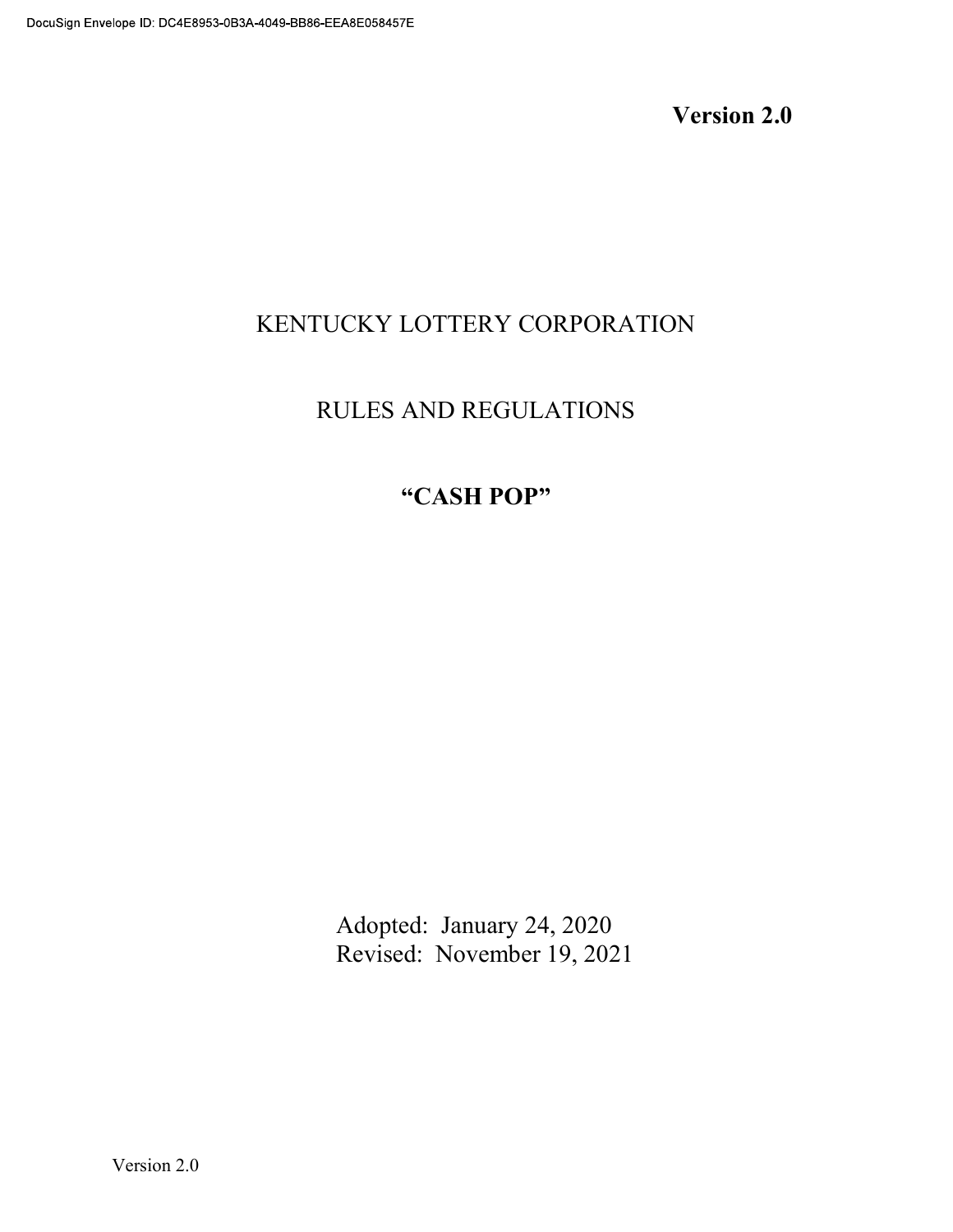# GAME RULES AND REGULATIONS

# CASH POP

# TABLE OF CONTENTS

| 1.  |                                                        | $\mathbf{1}$   |
|-----|--------------------------------------------------------|----------------|
| 2.  |                                                        | $\mathbf{1}$   |
| 3.  |                                                        | $\overline{3}$ |
| 4.  |                                                        | 3              |
| 5.  |                                                        | 3              |
| 6.  | TICKET PURCHASES, CHARACTERISTICS AND RESTRICTIONS     | 3              |
| 7.  | TIME, PLACE AND MANNER OF CONDUCTING DRAWINGS          | $\overline{4}$ |
| 8.  |                                                        | 5              |
| 9.  |                                                        | 5              |
| 10. | PROCEDURES FOR CLAIMING AND PAYING PRIZES              | $\overline{7}$ |
| 11. | DETERMINATION OF PRIZE WINNERS, PRIZE LIABILITY LIMITS |                |
|     |                                                        | 9              |
| 12. |                                                        | 11             |
| 13. |                                                        | 11             |
| 14. |                                                        | 11             |
| 15. |                                                        | 11             |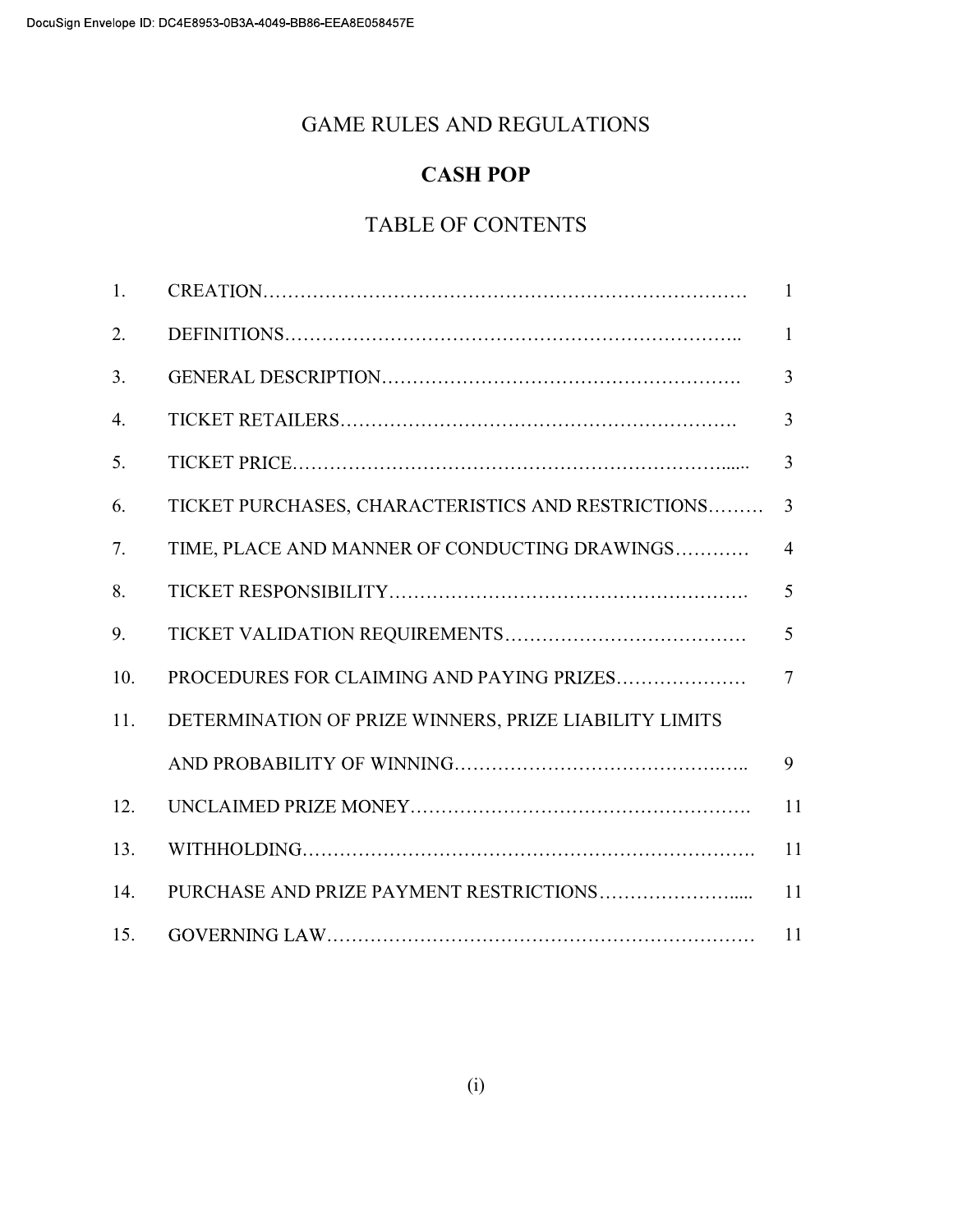#### KENTUCKY LOTTERY CORPORATION

#### RULES AND REGULATIONS

#### CASH POP

#### 1. CREATION

Pursuant to the laws creating and governing the Kentucky Lottery Corporation, there is hereby created a draw game, hereinafter called "KENTUCKY CASH POP" ("CASH POP") which shall be conducted pursuant to these Rules and Regulations and KRS Chapter 154A. Tickets shall be made available for sale at the discretion of the President of the Kentucky Lottery Corporation and shall continue on sale until the President publicly announces a termination date. The purchase of "CASH POP" through the Kentucky Lottery Corporation's website at kylottery.com ("iLottery") is governed by the Rules for the iLottery Purchase of Draw Games and the iLottery Terms of Use, which are incorporated, by reference, in addition to these rules. The wager type options, wager amount options, maximum wager amount, and other features of the game may differ from retail or be limited on iLottery.

#### 2. DEFINITIONS

The following words and terms shall have the following meaning unless otherwise indicated:

- (a) Drawing Collectively refers to the process of randomly selecting, by computer, one (1) number from a field of one (1) to fifteen (15) numbers which determines the Winning CASH POP Number.
- (b) Exchange Ticket The computer-generated, printed paper issued by a terminal, and otherwise produced by a Retailer in an authorized manner, to replace a game Ticket that had been purchased for play in multiple Drawings and was validated before the last Drawing appearing on the Ticket. An Exchange Ticket shall contain the exact game Play and future Drawing number or range of numbers appearing on the validated game Ticket it is replacing and shall have all other characteristics of a game Ticket except as otherwise stated in these rules. An Exchange Ticket shall not contain a ticket price. Once printed, an Exchange Ticket serves as a Ticket, and is subject to the requirements and provisions set out herein applicable to Tickets.
- (c) KLC or Lottery means the Kentucky Lottery Corporation.
- (d) Play or Wager means for each play, a Player selects one  $(1)$  or up to fifteen  $(15)$ different numbers from a field of fifteen (15) numbers (1-15) or selects "Cover All" to play all fifteen  $(15)$  CASH POP numbers. A Player may select numbers by orally communicating the numbers to a Lottery Retailer; by marking numbered spaces on a "CASH POP" Play Slip and submitting it to a Retailer; or by requesting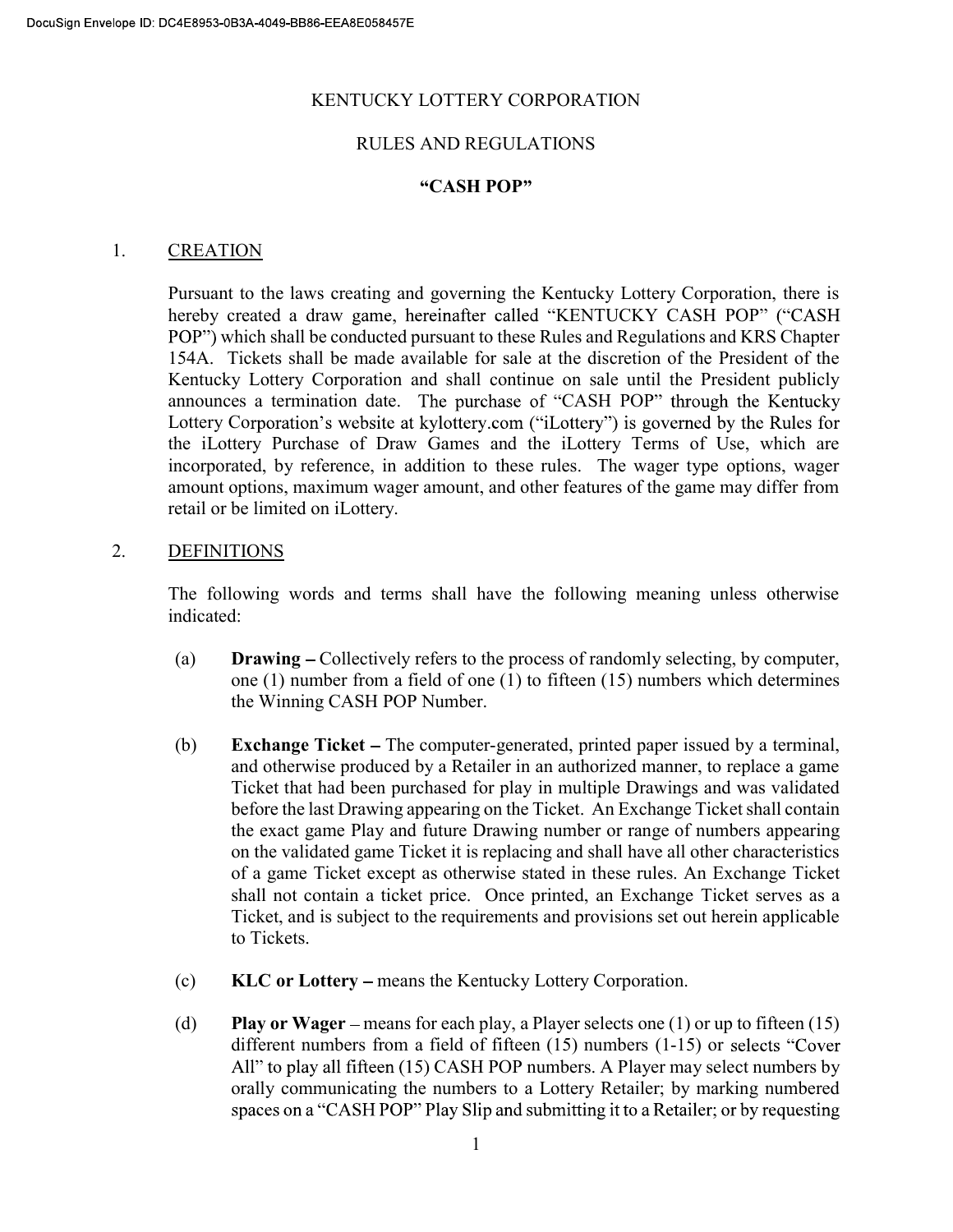a Quick Pick from a Retailer. Additionally, the Lottery may authorize other means to place a Wager including through a self-service terminal. The Retailer shall then issue a Ticket containing the selected CASH POP number(s), each of which constitutes a Play. The Player determines the cost of the Play by orally communicating or marking the Playslip in the amounts of one dollar (\$1), two dollars (\$2), five dollars (\$5), or ten dollars (\$10) per CASH POP Number played, per Drawing.

- (e) Play Slip The official Lottery form provided to Retailers, which is used by a player to purchase a Ticket from a Retailer, and which indicates the Plays selected by the Player. The definition of "Play Slip" includes the digital or virtual Play Slip created by a player using the KLC's mobile application installed on the player's mobile device. A player using a digital or virtual Play Slip has the sole responsibility for verifying the accuracy of the data submitted by the player in order to purchase a Ticket;
- (f) President President of the Kentucky Lottery Corporation or any other person to whom the President's authority is lawfully delegated.
- (g) **Quick Pick** The selection of a Player's CASH POP number(s) by the Lottery system's computer software based on the number of CASH POP Numbers selected.
- $(h)$  Retailer A person or entity licensed by the Lottery and authorized to sell CASH POP Tickets.
- (i) CASH POP Number (s) Means number(s) a player may play for a game Play. A player may play from one (1) CASH POP Number (or one (1) number) up to fifteen (15) CASH POP Numbers (or fifteen (15) different numbers) from a range of consecutive numbers from one (1) to fifteen (15).
- $(i)$  Ticket A CASH POP Ticket, if produced by a Retailer in an authorized manner, contains the following: the "CASH POP" logo; the number CASH POP Numbers the player wants to play per Drawing; the amount the player wants to wager per CASH POP Number, , the number of the Drawing or the range of multiple, consecutive Drawings for which the Ticket may be eligible (e.g.  $0001001 -$ 0001021); the CASH POP Number(s) chosen by the Player or, if the Quick Pick option was selected, the numbers selected by Quick Pick and the characters "QP"; a prize amount(s) randomly selected by a computer and assigned to each CASH POP Number on the Ticket; the total cost of the Ticket; retailer number; the validation serial number; bar code; print date and time, Eastern Time; and any other information deemed necessary by the Lottery. A CASH POP Ticket, if purchased through the Lottery's website at kylottery.com, is an iLottery Draw Game Ticket and means an electronic or virtual Ticket or play which conforms to the requirements of the Rules for the iLottery Purchase of Draw Games, the iLottery Terms of Use, and all applicable laws;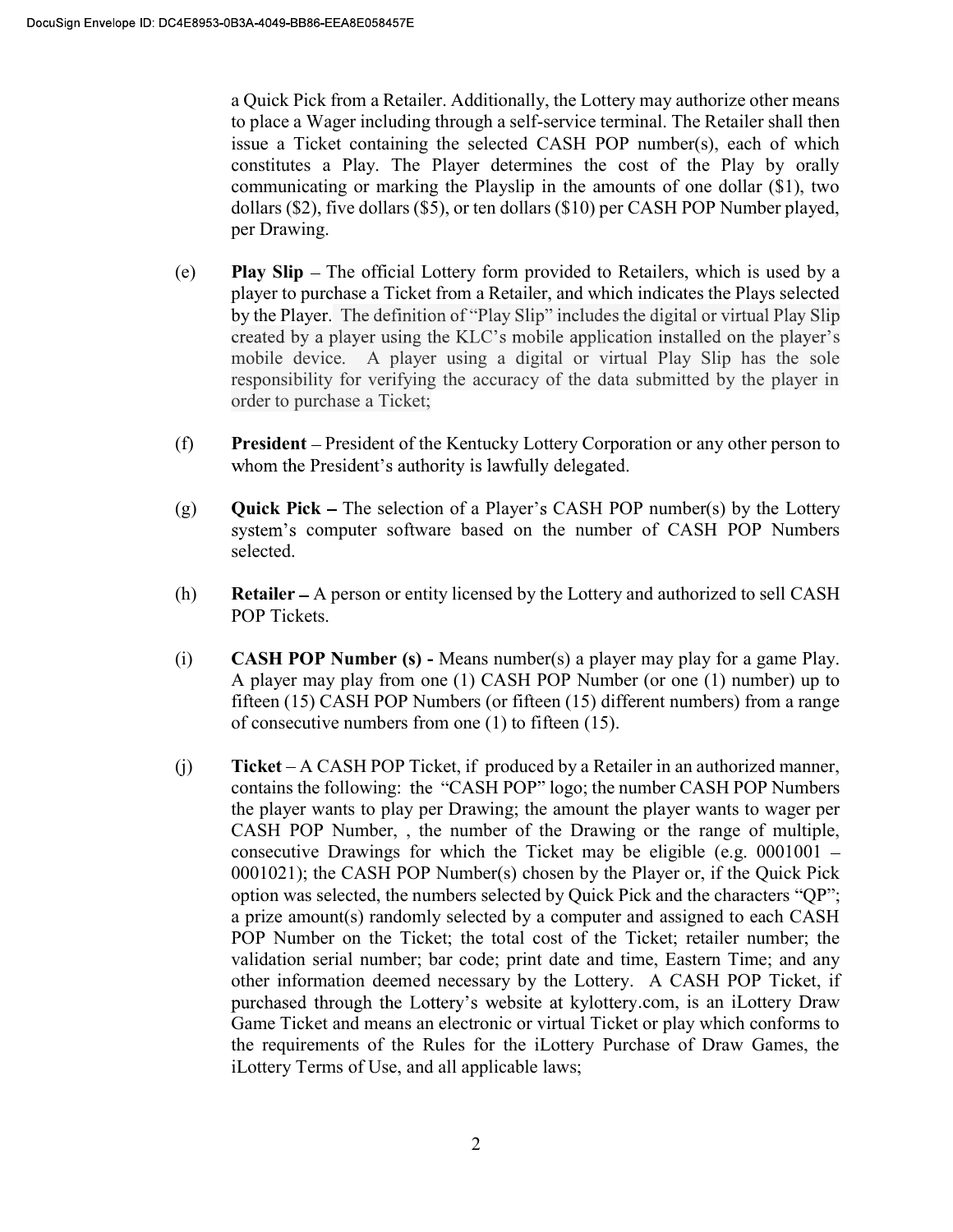(k) Winning CASH POP Number – the one (1) number, from a field of one (1) to fifteen (15), that is selected by the Lottery at each Drawing that is used to determine the winning game Plays.

### 3. GENERAL DESCRIPTION

To play "CASH POP" a Player selects, or has the Terminal randomly assign (Quick Pick) up to fifteen (15) numbers from a range of consecutive numbers from one (1) to fifteen (15), or the player may select "Cover All" to play all fifteen (15) CASH POP Numbers. The Player may wager \$1, \$2, \$5 or \$10 for each CASH POP Number played. The Player may select from 1, 2, 3, 4, 5, 10, 15, and 20 consecutive Drawings for which the play shall be valid (Multi-Draw). For each CASH POP Number played, a prize amount (as set forth in Section 11 below) will be randomly selected by a computer and assigned to that CASH POP Number on the Ticket. Match any of your CASH POP Number(s) to the Winning CASH POP Number drawn, win prize shown for that CASH POP Number.

## 4. TICKET RETAILERS

- (a) CASH POP Ticket sales may be made through duly licensed Retailers which are authorized to sell CASH POP and which contract with the Lottery as provided in the Lottery's governing statutes, rules and regulations (relating to Ticket retailers).
- (b) The Lottery may, at its sole discretion, terminate sales, without prior notice, at any Retailer upon the grounds set forth in the Retailer's contract with the Lottery (and any amendments thereto), in KRS Chapter 154A, or in any administrative regulations adopted from time to time by the Lottery, copies of which may be obtained from the Lottery's corporate headquarters upon written request.

## 5. TICKET PRICE

- (a) The price of a Ticket is determined by the number of CASH POP Numbers the player chooses to play, multiplied by the amount of money a player chooses to wager on each CASH POP number(s) selected, multiplied by the number of Drawings in which the Ticket will be played. The President may authorize the sale of CASH POP Tickets at a discount for promotional purposes.
- (b) A Ticket may be purchased for one Drawing or for multiple, consecutive Drawings so long as the price of the Ticket does not exceed \$250.

# 6. TICKET PURCHASES, CHARACTERISTICS AND RESTRICTIONS FOR TICKET PURCHASES FROM RETAILERS

- (a) Tickets may be purchased every day of the year during the Lottery's business day, from 5 a.m. ET until 01:59:59 a.m. ET, or as otherwise established within the Lottery's discretion, and within each Retailer's hours of operation.
- (b) Tickets may be purchased from a terminal operated by a Retailer or purchased from a designated self-service terminal at a Retailer's location.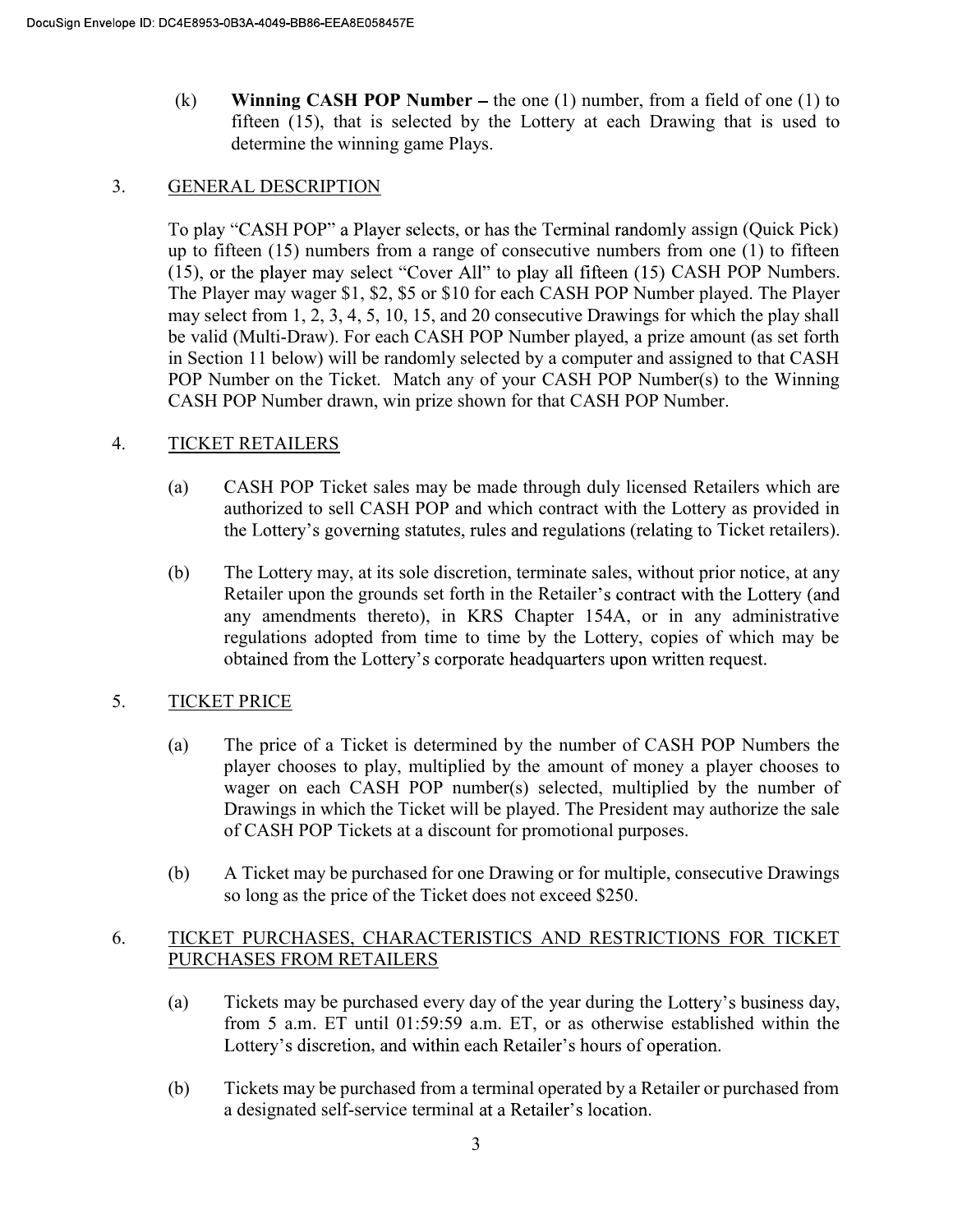- (i) To purchase a Ticket from a terminal operated by a Retailer or Retailer's clerk, a player must choose a game Play by one of two methods. A player completes the Play Slip by choosing the number of CASH POP Numbers the player wants to play per Drawing or selecting "Cover All" to play all fifteen (15) CASH POP Numbers, the amount to wager (\$1, \$2, \$5 or \$10) per CASH POP Number selected, and the number of multiple, consecutive Drawings in which to play the Ticket; then, the player either selects the CASH POP Numbers to play (if "Cover All" was not selected), or, the player may select the Quick Pick option to have the computer select the CASH POP Number(s) to play based on the number of CASH POP(s) selected. A player then submits the completed Play Slip to the Retailer. In the alternative, the player may request that a clerk, without using a Play Slip, electronically submit a request for a Quick Pick through the terminal with the player informing the clerk of the number of CASH POP Numbers the player wants to play per Drawing, the amount to wager per CASH POP Number, and the number of multiple, consecutive Drawings in which to play the Ticket.
- (ii) To purchase a Ticket from a self-service terminal, the player follows the instructions on the screen, if any, or must insert a completed Play Slip into the terminal, and the price of the Ticket must be paid into the terminal. The terminal will then issue a Ticket to the player.
- (c) Each Ticket shall contain the information set out in Section 2(j), above.
- (d) The Ticket or Exchange Ticket is the only valid instrument for claiming a prize won following a Drawing.
- (e) A CASH POP Ticket may not be canceled.
- (f) The "Play it Again" feature may be allowed with the CASH POP game at the discretion of the Lottery. If a CASH POP wager is replayed, the CASH POP Number(s) on the new wager shall repeat the numbers from the replayed wager. However, new prize amounts associated with the CASH POP Number(s) will be assigned for the new ticket.
- If a player has Drawings remaining on a Ticket at the close of the Lottery's business (g) day, the remaining Drawings will take place at the start of operations the next business day.
- (h) By purchasing a CASH POP Ticket, the player agrees to abide by these Rules and Regulations, as determined by the Lottery.

#### 7. TIME, PLACE AND MANNER OF CONDUCTING DRAWINGS

(a) **Time of Drawings**  $-CASH POP Drawing normally take place seven (7) days a$ week, at four (4) minute intervals, with the first Drawing of the day to be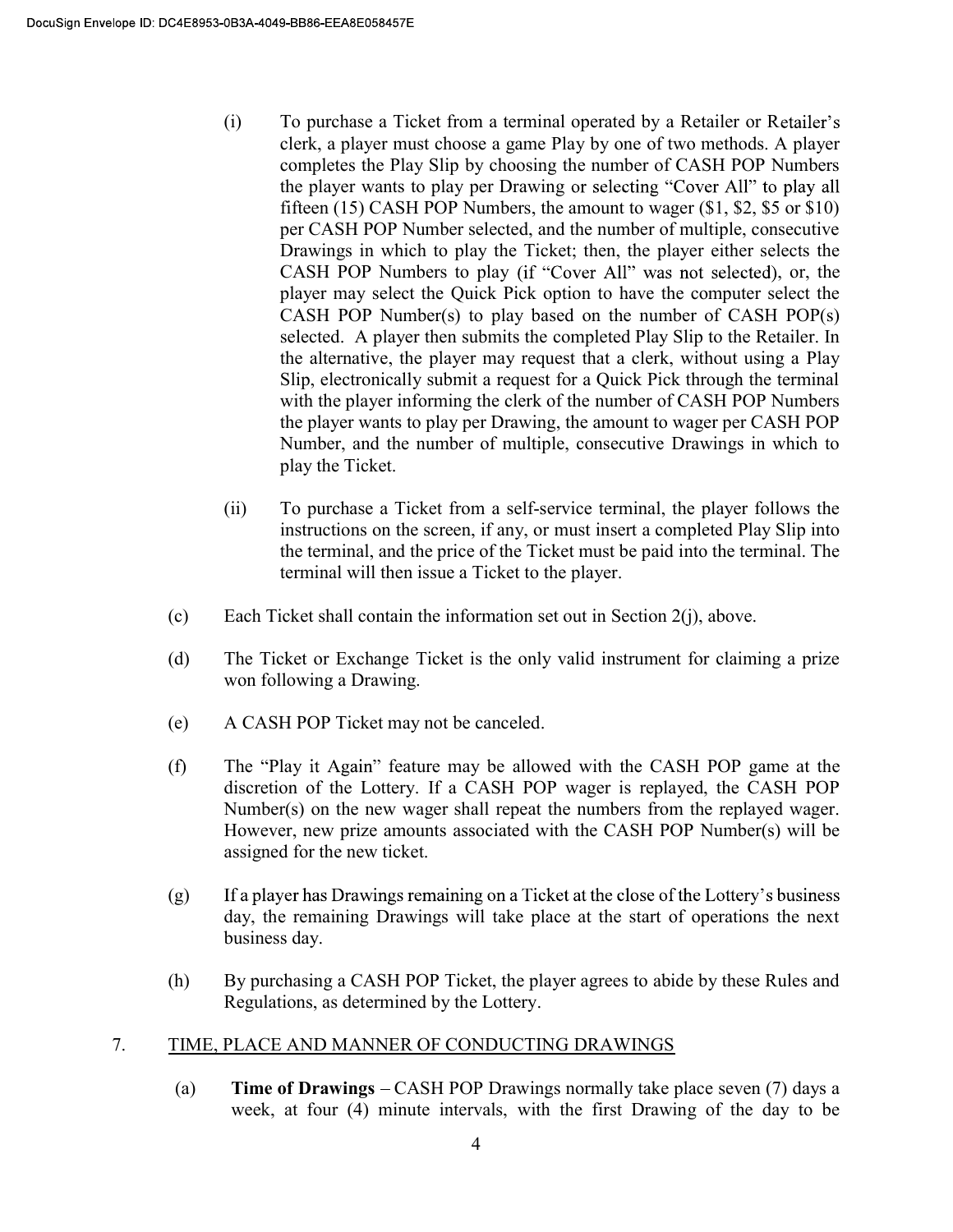conducted at 5:06 a.m. ET and the last Drawing of the business day to be conducted at 1:58 a.m. ET, or in the alternative, at such times and upon such intervals to be determined at the Lottery's discretion. The maximum number of Drawings to be conducted in the Lottery's business day is normally 314.

- (b) Place of Drawings  $-$  CASH POP Drawings shall be conducted at a location determined at the Lottery's discretion.
- (c) Manner of Conducting Drawings The Lottery will conduct the CASH POP drawing to select one (1) CASH POP Number from a field of one (1) to fifteen (15) numbers. The Winning CASH POP Number selected at each Drawing is selected through the use of a random number generator, pursuant to reasonable controls and methods as determined by the Lottery and its draw game system vendor.

## 8. TICKET RESPONSIBILITY FOR TICKETS PURCHASED FROM RETAILERS

- (a) A winning CASH POP Ticket is deemed to be a bearer instrument until a name is affixed upon the Ticket in the designated area. At that time the Ticket is deemed to be owned for all purposes by the person(s) so named.
- (b) The Lottery shall not be responsible for lost or stolen CASH POP Tickets.
- (c) It shall be the sole responsibility of the player to check and verify the accuracy of any Play and all other data printed on the Ticket.
- (d) The Lottery shall not be responsible for CASH POP Tickets redeemed in error by a player from a CASH POP Retailer.
- (e) Winning Plays are determined by the numbers appearing on a Ticket and by the Winning CASH POP Number drawn at a Drawing, and not by any numbers reported. The Lottery shall not be responsible for numbers reported in error.

## 9. TICKET VALIDATION REQUIREMENTS FOR TICKETS PURCHASED FROM RETAILERS

- (a) Valid Tickets In order to be deemed a valid CASH POP Ticket purchased from a retailer, the apparent winning Ticket must be presented and all of the following conditions must be met:
	- (1) The Ticket validation serial number must be present in its entirety. The number(s) printed on the Ticket must correspond to the Winning Number(s) selected for the Drawing(s) indicated on the Ticket. The validation serial number and the selected numbers must both correspond to the computer validation records maintained by the Lottery or its designated draw game system vendor;
	- (2) The Ticket must be intact;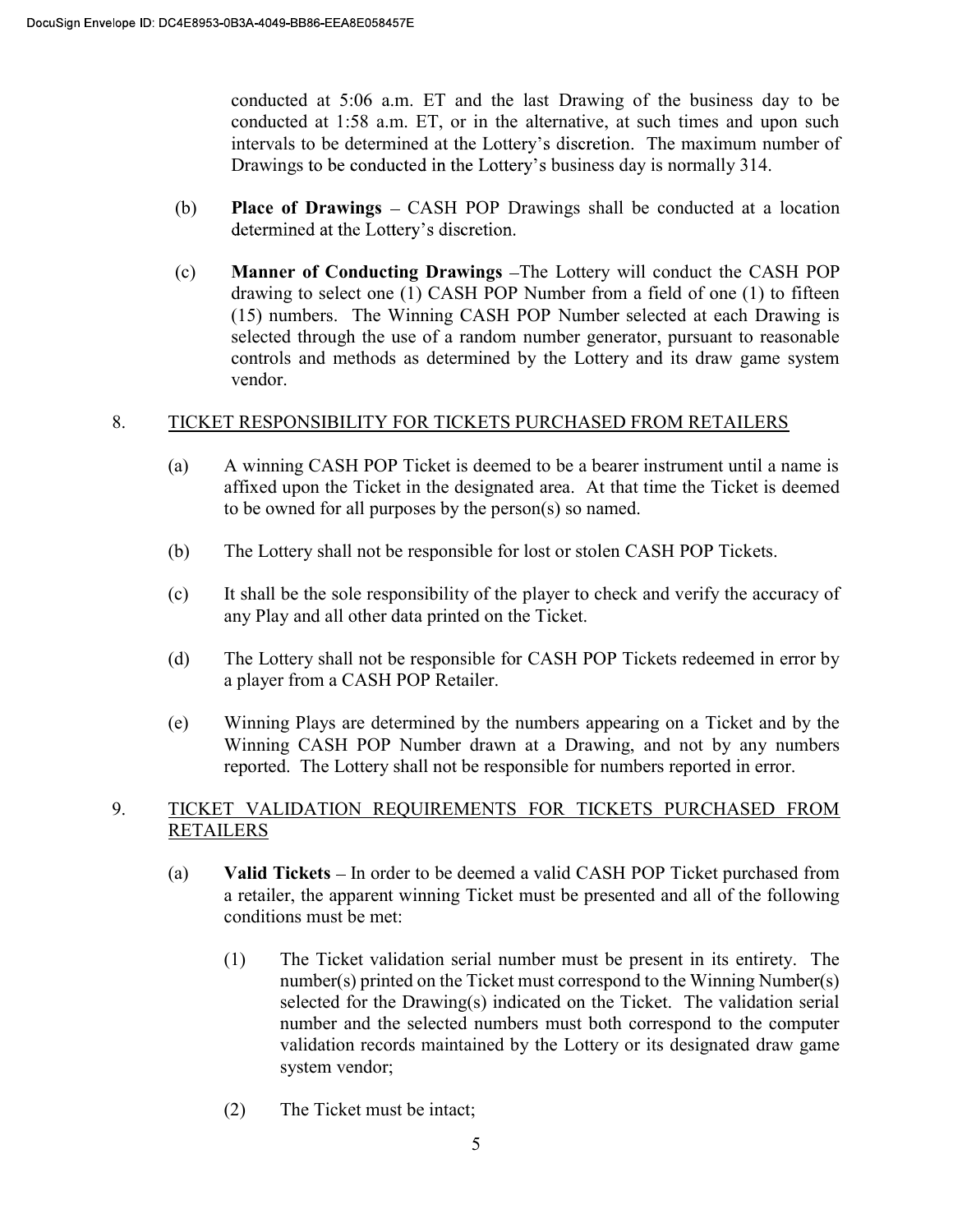- (3) The Ticket must not be mutilated, altered, reconstituted or tampered with in any manner;
- (4) The Ticket must not be counterfeit or a copy of another winning Ticket;
- (5) The Ticket must have been issued by the Lottery through a Retailer in an authorized manner;
- (6) The Ticket must not have been stolen;
- (7) The Ticket must be validated in accordance with Section 10 (relating to procedures for claiming and payment of prizes) and submitted for payment within one hundred eighty days (180) days following the Drawing date in which the prize was won;
- (8) The numbers on the Ticket must be as specified in Section 2 (l) (Definitions, Ticket);
- $(9)$  The Ticket data must have been recorded on the Lottery's central computer system prior to the Drawing, and the Ticket data must match this computer data;
- (10) The numbers, the validation data and the Drawing date of an apparent winning Ticket must appear on the official file of winning Tickets, and a Ticket with that exact data must not have been previously paid (except where an Exchange Ticket has been issued);
- (11) The Ticket must not be misregistered, defectively printed or produced in error to an extent that it cannot be processed by the Lottery;
- (12) The Ticket must pass all other confidential security checks of the Lottery; and
- (13) There must not be any breach of these Rules and Regulations or other laws, rules or regulations relating to the Ticket which, in the discretion of the Lottery, justifies disqualification.
- (b) Invalid or Defective Tickets  $-$  Any Ticket purchased from a Retailer and not passing all of the validation criteria in this subsection shall be considered void and shall not be paid.
	- (1) The determination of the President in regard to invalid or defective Tickets shall be final and binding. At the President's discretion, an invalid Ticket may be replaced with a Ticket of equivalent sales price.
	- (2) In the event a defective Ticket is purchased or defective Exchange Ticket is printed, or in the event the President determines to adjust an error, the sole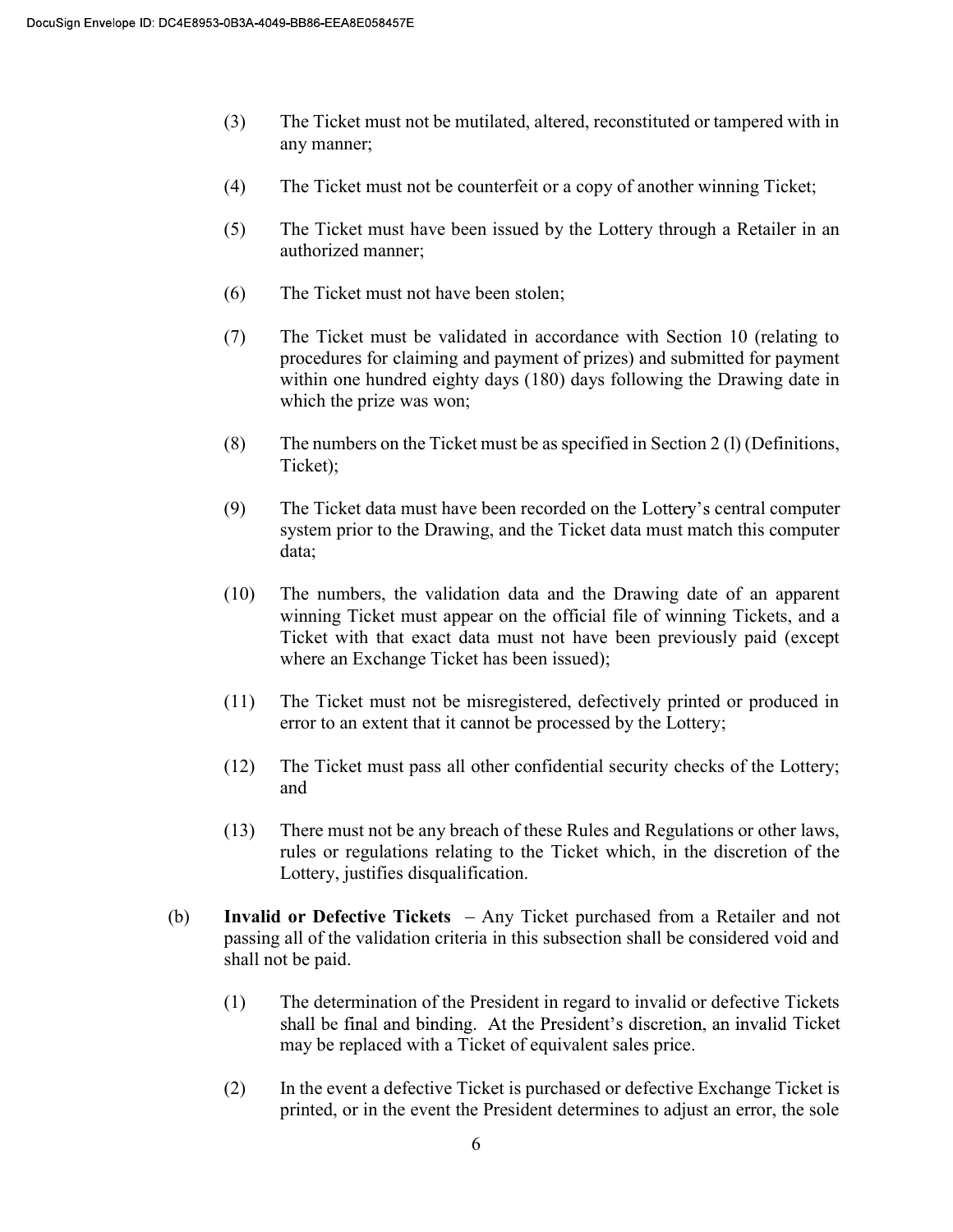and exclusive remedy shall be the replacement of such defective and erroneous Ticket or Exchange Ticket with a Ticket of equivalent sales price.

(3) In the event a Ticket is not paid by the Lottery and a dispute occurs as to whether the Ticket is a winning Ticket, the Lottery may, at its discretion, replace the Ticket as provided in paragraph (2) of this subsection. This shall be the sole and exclusive remedy of the holder of the Ticket.

### 10. PROCEDURES FOR CLAIMING AND PAYING PRIZES WON ON TICKETS PURCHASED FROM RETAILERS

- (a) Prizes won shall be claimed within one hundred and eighty (180) days following the date of the Drawing in which the prize was won, and such prizes shall be claimed in the same manner as other draw game prizes as set forth below. If a Ticket contains multiple Drawings in which prizes were won on separate days, each prize still must be claimed within one hundred and eighty (180) days following the date of the specific Drawing in which the prize was won.
- (b) Tickets having a total cash prize value of Fifty Dollars (\$50.00) or less may be claimed by:
	- (i) presenting the Ticket at any Retailer, provided that such Retailer has sufficient funds available for payment, or at any authorized KLC Cashing Agent;
	- (ii) presenting the Ticket at Lottery headquarters located at 1011 West Main Street, Louisville, Kentucky 40202; or
	- (iii) mailing the signed winning Ticket to: Kentucky Lottery Corporation, Claims Dept. 100, Louisville, Kentucky 40287-0001.
- (c) Tickets having a total cash prize value of over Fifty Dollars (\$50.00) and up to Six Hundred Dollars (\$600.00).
	- (i) Tickets having a total cash prize value of over Fifty Dollars (\$50.00) and up to Six Hundred Dollars (\$600.00) may be claimed within ninety (90) days following the date of the Drawing in which the prize was won by presenting the Ticket in any manner specified in subsection (b) of this section.
	- (ii) Tickets having a total cash prize value of over Fifty Dollars (\$50.00) and up to Six Hundred Dollars (\$600.00) which are not claimed within the ninety (90) day period, must be claimed within one hundred eighty (180) days following the date of the Drawing in which the prize was won by presenting the Ticket in any manner specified in subsection (b) (ii), or (iii) of this section;
- (d) Tickets having a total cash prize value of over Six Hundred Dollars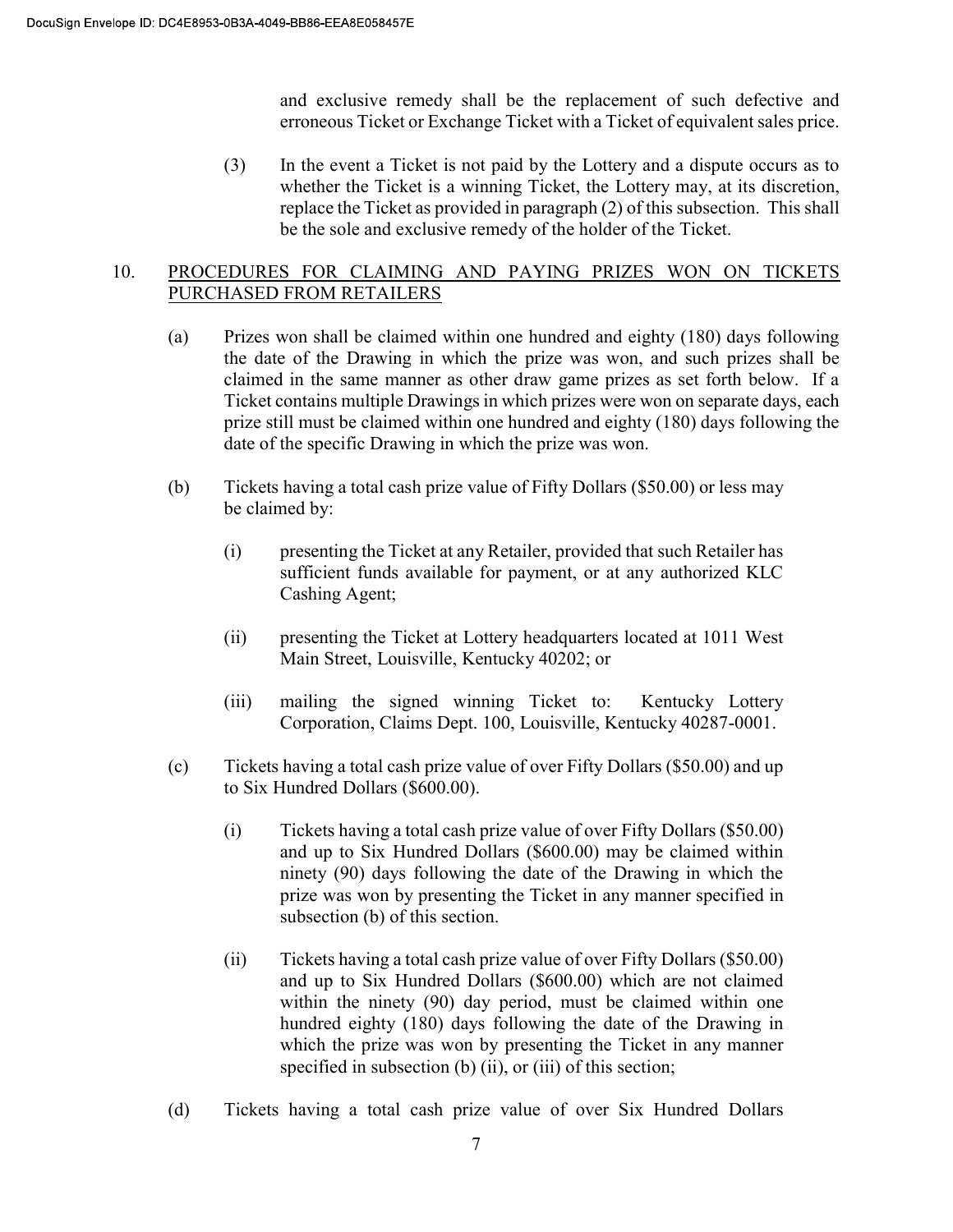(\$600.00) and up to Five Thousand Dollars (\$5,000).

- (i) Tickets having a total cash prize value of over Six Hundred Dollars (\$600.00) and up to Five Thousand Dollars (\$5,000) may be claimed within ninety (90) days following the date of the Drawing in which the prize was won by presenting the Ticket at any Retailer location that is an authorized cashing agent or in any manner specified in subsection (b) (ii), or (iii) of this section, along with an official Lottery claim form.
- (ii) Tickets having a total cash prize value of over Six Hundred Dollars (\$600.00) and up to Five Thousand Dollars (\$5,000) not claimed within the ninety (90) day period must be claimed within one hundred eighty (180) days following the date of the Drawing in which the prize was won by presenting the Ticket in the manner specified in subsection (b) (ii) or (iii)) of this section, along with an official Lottery claim form.
- (e) Tickets having a total cash prize value of over Five Thousand Dollars (\$5,000.00) and up to Twenty Five Thousand Dollars (\$25,000).
	- (i) Tickets having a total cash prize value of over Five Thousand Dollars (\$5,000.00) and up to Twenty Five Thousand Dollars (\$25,000) may be claimed within ninety (90) days following the date of the Drawing in which the prize was won by presenting the Ticket at any Retailer location that is an authorized super cashing agent or in any manner specified in subsection (b) (ii), or (iii) of this section, along with an official Lottery claim form.
	- (ii) Tickets having a total cash prize value of over Five Thousand Dollars (\$5,000.00) and up to Twenty Five Thousand Dollars (\$25,000) not claimed within the ninety (90) day period must be claimed within one hundred eighty (180) days following the date of the Drawing in which the prize was won by presenting the Ticket in the manner specified in subsection (b) (ii) or (iii)) of this section, along with an official Lottery claim form.
- (f) Tickets having a total cash prize value of over Twenty Five Thousand Dollars (\$25,000) must be claimed at the Lottery headquarters located at 1011 West Main Street, Louisville, Kentucky.
- (g) In the event a single Ticket contains multiple wins, the prize amounts shall be added together and shall be paid in accordance with the prize payment limits specified in subsections (b) through (e) of this section.
- (h) The payment of prizes to persons under eighteen (18) years of age and to those persons who may die before receiving any or all of a particular prize shall be paid in accordance with KRS 154A.110 (relating to prizes payable after the death of a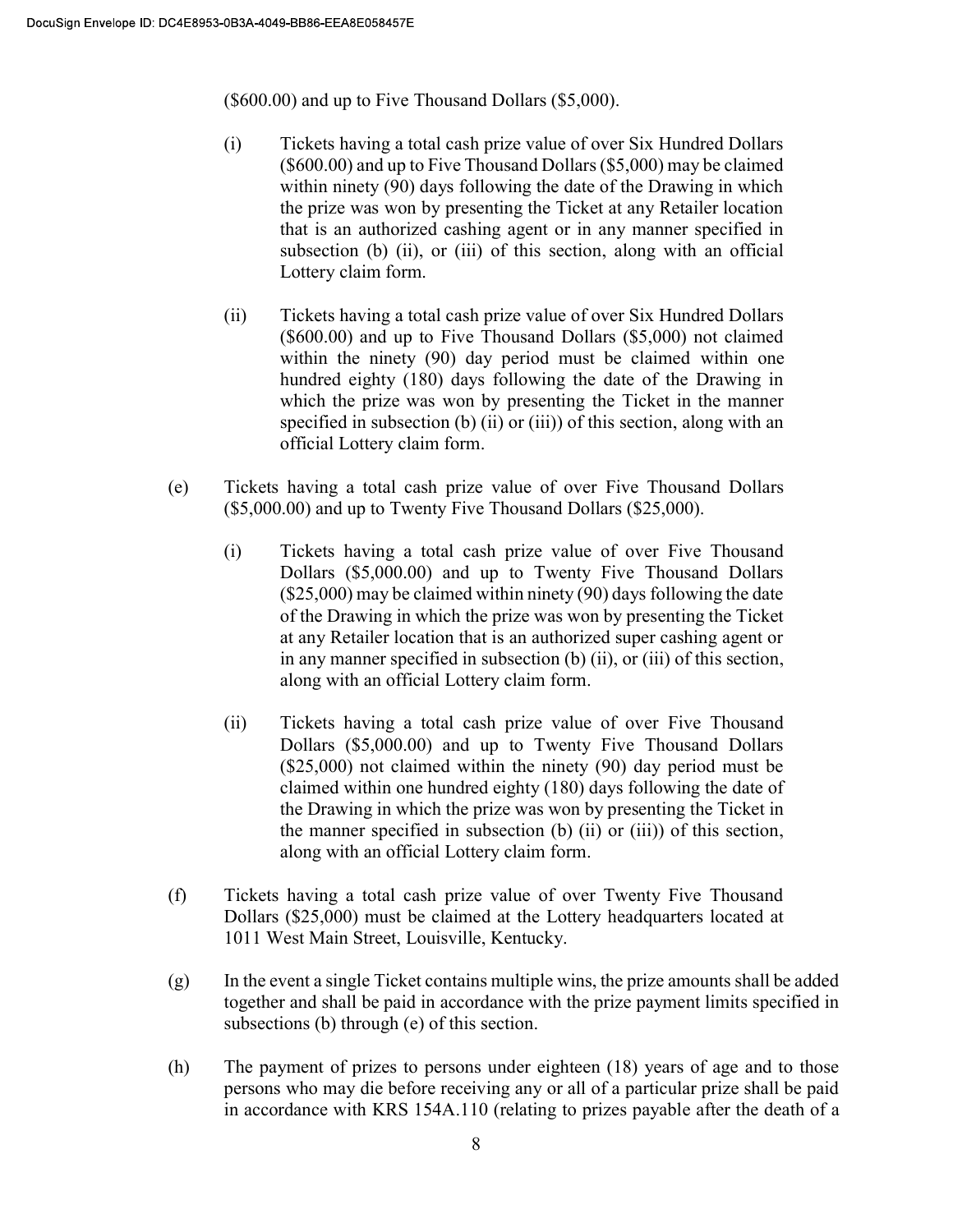prize winner and payment to persons under eighteen (18) years of age), and rules promulgated with respect thereto.

(i) The Lottery shall be discharged of any and all liability after payment of prizes as provided in KRS 154A.110(4) (relating to discharge of Lottery liability upon payment).

## 11. DETERMINATION OF PRIZE WINNERS, PRIZE AMOUNTS, AND PROBABILITY OF WINNING

- (a) CASH POP prizes for each Drawing shall be determined based on the wager amount chosen by the player (\$1, \$2, \$5, or \$10) with a prize randomly computer assigned to the CASH POP Number(s) printed on the Player's Ticket.
	- (i) Set prize amounts based on a Player playing one (1) CASH POP Number with a \$1, \$2, \$5 or \$10 wager and probability of winning (rounded to the nearest hundredth) are set out in the tables below.

| Wager               | <b>Prize Amount</b> | <b>Odds of Receiving</b><br><b>Prize on Ticket</b> | <b>Odds of Winning Prize</b><br>Per CASH POP Number<br><b>Played</b> |
|---------------------|---------------------|----------------------------------------------------|----------------------------------------------------------------------|
|                     | \$250               | 1:550.00                                           | 1: 8,250.00                                                          |
|                     | \$100               | 1:300.00                                           | 1:4,500.00                                                           |
|                     | \$50                | 1:150.00                                           | 1: 2,250.00                                                          |
|                     | \$25                | 1:60.00                                            | 1:900.00                                                             |
| S <sub>1</sub>      | \$20                | 1:18.00                                            | 1:270.00                                                             |
|                     | \$15                | 1:12.00                                            | 1:180.00                                                             |
|                     | \$10                | 1:7.00                                             | 1:105.00                                                             |
|                     | \$7                 | 1:5.00                                             | 1:75.00                                                              |
|                     | \$5                 | 1:2.04                                             | 1:30.63                                                              |
| Estimated           |                     |                                                    | 61.18%                                                               |
| <b>Total Payout</b> |                     |                                                    |                                                                      |

| Wager | <b>Prize Amount</b> | <b>Odds of Receiving</b><br><b>Prize on Ticket</b> | <b>Odds of Winning Prize</b><br><b>Per CASH POP Number</b><br><b>Played</b> |
|-------|---------------------|----------------------------------------------------|-----------------------------------------------------------------------------|
|       | \$500               | 1:550.00                                           | 1:8,250.00                                                                  |
|       | \$200               | 1:300.00                                           | 1:4,500.00                                                                  |
| \$2   | \$100               | 1:150.00                                           | 1: 2,250.00                                                                 |
|       | \$50                | 1:40.00                                            | 1:600.00                                                                    |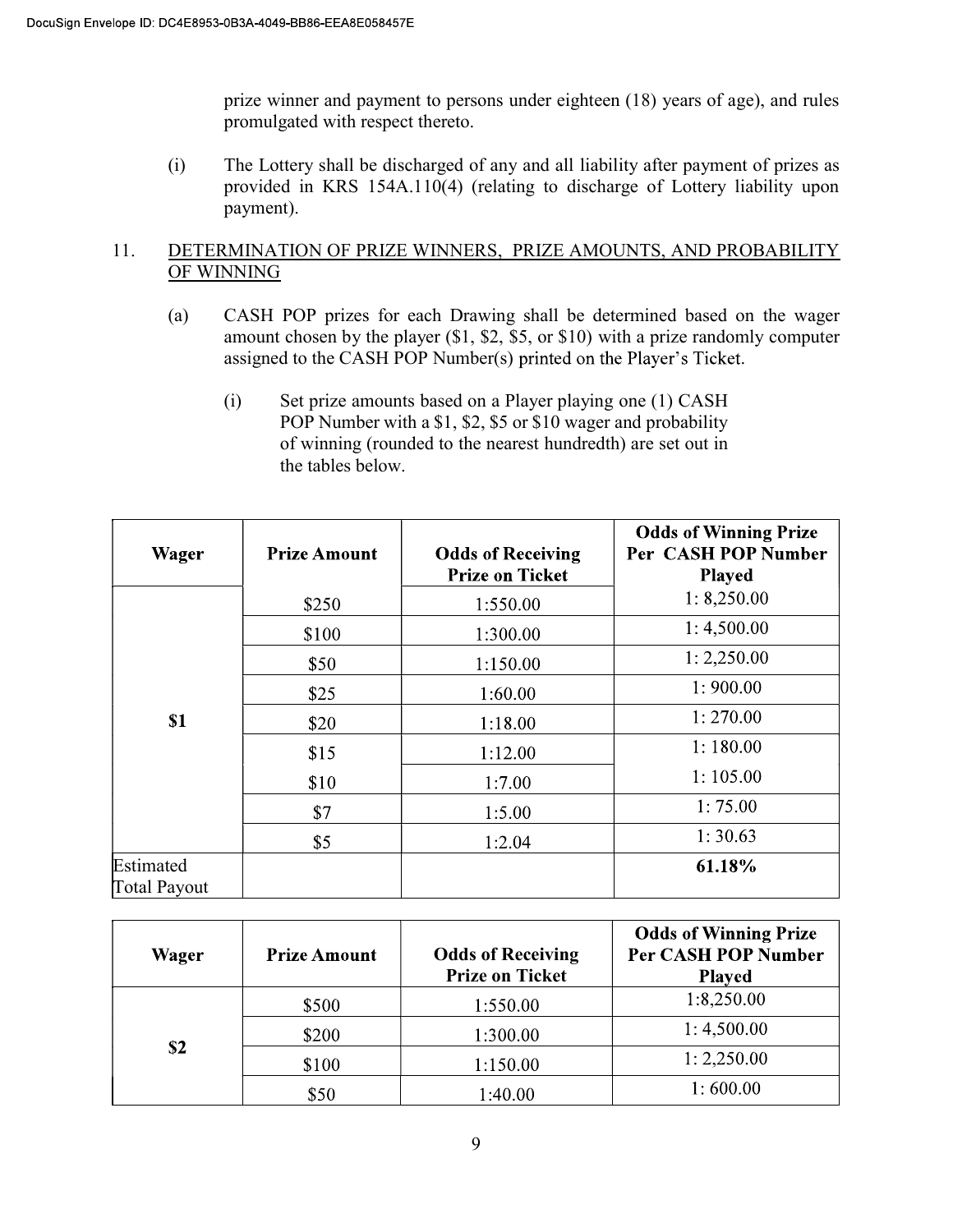|                     | \$40 | 1:15.00 | 1:225.00 |
|---------------------|------|---------|----------|
|                     | \$30 | 1:10.00 | 1:150.00 |
|                     | \$20 | 1:7.00  | 1:105.00 |
|                     | \$14 | 1:6.00  | 1:90.00  |
|                     | \$10 | 1:2.05  | 1:30.80  |
| Estimated           |      |         | 64.06%   |
| <b>Total Payout</b> |      |         |          |

| Wager               | <b>Prize Amount</b> | <b>Odds of Receiving</b><br><b>Prize on Ticket</b> | <b>Odds of Winning Prize</b><br><b>Per CASH POP Number</b><br><b>Played</b> |
|---------------------|---------------------|----------------------------------------------------|-----------------------------------------------------------------------------|
|                     | \$1,250             | 1:550.00                                           | 1: 8,250.00                                                                 |
|                     | \$500               | 1:300.00                                           | 1:4,500.00                                                                  |
|                     | \$250               | 1:137.00                                           | 1: 2,055.00                                                                 |
|                     | \$125               | 1:24.00                                            | 1:360.00                                                                    |
| \$5                 | \$100               | 1:11.00                                            | 1:165.00                                                                    |
|                     | \$75                | 1:10.00                                            | 1:150.00                                                                    |
|                     | \$50                | 1:8.00                                             | 1:120.00                                                                    |
|                     | \$35                | 1:7.00                                             | 1:105.00                                                                    |
|                     | \$25                | 1:2.05                                             | 1:30.79                                                                     |
| Estimated           |                     |                                                    | 67.99%                                                                      |
| <b>Total Payout</b> |                     |                                                    |                                                                             |

| Wager               | <b>Prize Amount</b> | <b>Odds of Receiving</b><br><b>Prize on Ticket</b> | <b>Odds of Winning Prize</b><br><b>Per CASH POP Number</b><br><b>Played</b> |
|---------------------|---------------------|----------------------------------------------------|-----------------------------------------------------------------------------|
|                     | \$2,500             | 1:550.00                                           | 1: 8,250.00                                                                 |
|                     | \$1,000             | 1:200.00                                           | 1:3,000.00                                                                  |
|                     | \$500               | 1:90.00                                            | 1:1,350.00                                                                  |
|                     | \$250               | 1:20.00                                            | 1:300.00                                                                    |
| <b>\$10</b>         | \$200               | 1:13.00                                            | 1:195.00                                                                    |
|                     | \$150               | 1:10.00                                            | 1:150.00                                                                    |
|                     | \$100               | 1:8.00                                             | 1:120.00                                                                    |
|                     | \$70                | 1:7.00                                             | 1:105.00                                                                    |
|                     | \$50                | 1:2.05                                             | 1:30.78                                                                     |
| Estimated           |                     |                                                    | 69.9%                                                                       |
| <b>Total Payout</b> |                     |                                                    |                                                                             |